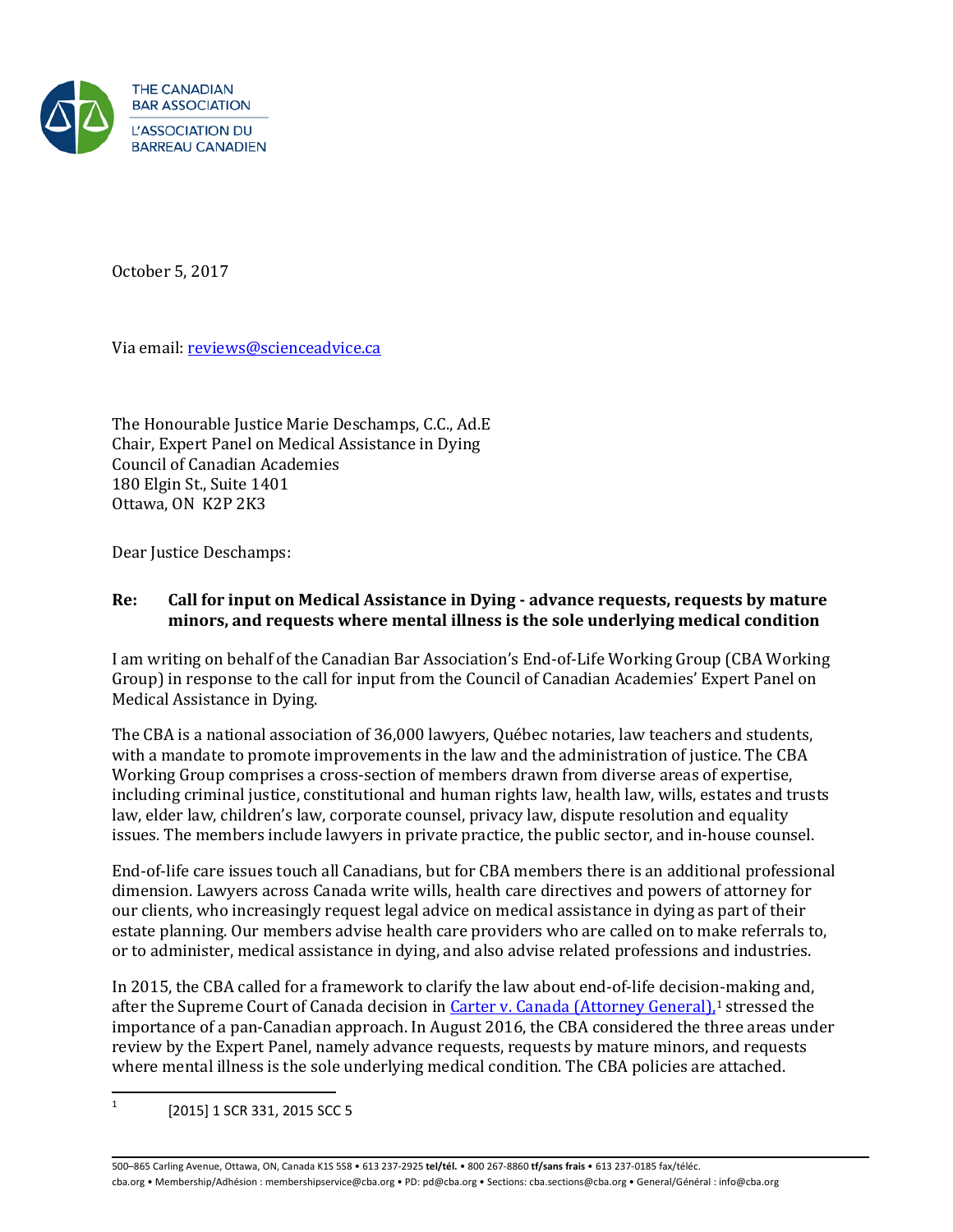The CBA Working Group appreciates that the Expert Panel has not been tasked with making recommendations. Our comments elaborate the CBA policies and identify directions for research by the Expert Panel.

# **A. MATURE MINORS**

### **1. The legal status of mature minors**

In *[A.C. v. Manitoba \(Director of Child and Family Services\)](https://www.canlii.org/en/ca/scc/doc/2009/2009scc30/2009scc30.html?autocompleteStr=a.c.%20manitoba&autocompletePos=1) (A.C.)*,[2](#page-1-0) the Supreme Court of Canada made it clear that a mature minor can make an informed decision about their life and death. The Criminal Code excludes MAID as an option for any person under 18 years of age. The CBA believes the Code must be amended to respect the constitutional rights of mature minors.

Mature minors are a disenfranchised group with limited agency to retain legal counsel. Mature minors who are ill are even less able to engage counsel to argue their position. Given their vulnerability, the CBA Working Group reiterates the importance of proceeding with a constitutionally-grounded perspective on the right of mature minors to make medical decisions regarding their life and death.

### **2. Research**

The effect of the A.C. decision is that a person under the age of 18 must have the right to demonstrate mature medical decisional capacity, or the statute that precludes it will be found to be unconstitutional. However, the SCC noted that these are complex situations requiring a careful assessment of the young person's individual capacity for autonomous choice.

In those most serious of cases, where a refusal of treatment carries a significant risk of death or permanent physical or mental impairment, a careful and comprehensive evaluation of the maturity of the adolescent will necessarily have to be undertaken to determine whether his or her decision is a genuinely independent one, reflecting a real understanding and appreciation of the decision and its potential consequences.[3](#page-1-1) 

Consequently, appropriate tools to assess and confirm consent and capacity of minors in relation to MAID need to be developed. Lawyers are on the front lines of advising the full range of participants in MAID. The development of clear guidelines and requirements to assist lawyers and others determine whether a minor has mature medical decisional capacity for MAID or is adequately consenting to MAID is imperative. Research directed at these issues would be most helpful.

## **3. Relevant Authorities**

*A.C. v. Manitoba (Director of Child and Family Services),* [2009] 2 SCR 181, 2009 SCC 30

Provincial statutes which contain a capacity- rather than age-based approach for purposes of health care (e.g. Ontario's *Health Care Consent Act, 1996*)

[United Nations Convention on the Rights of the Child](http://www.ohchr.org/EN/ProfessionalInterest/Pages/CRC.aspx)

<span id="page-1-0"></span> $\overline{2}$  $\frac{2}{3}$  2009 SCC 30, [2009] 2 S.C.R. 181

<span id="page-1-1"></span>See note 2, at para. 95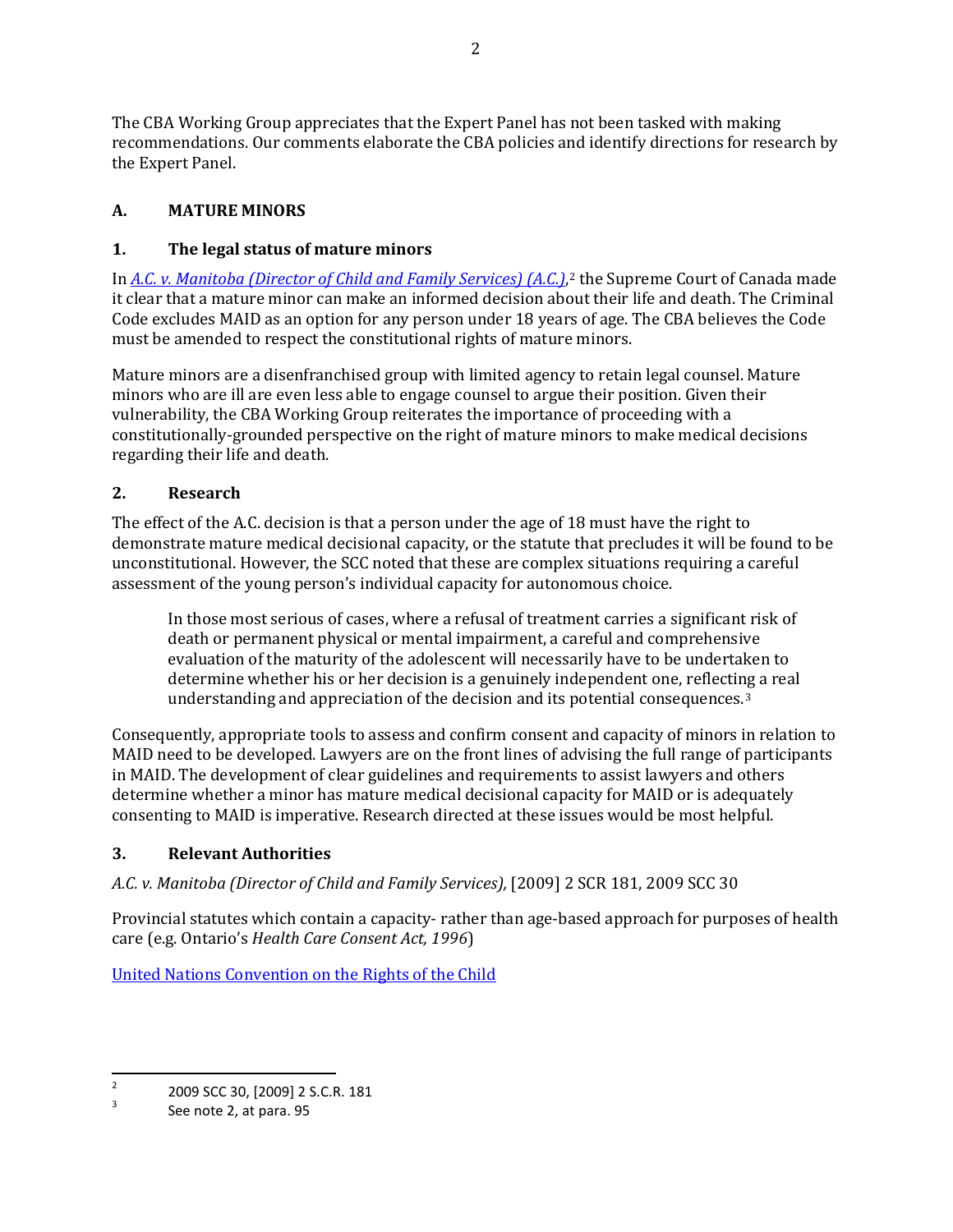### **B. PSYCHIATRIC CONDITIONS**

### **1. The legal status of individuals with psychiatric illness**

In *[Canada \(Attorney General\) v E.F](https://www.canlii.org/en/ab/abca/doc/2016/2016abca155/2016abca155.html?resultIndex=4).*,<sup>[4](#page-2-0)</sup> the Alberta Court of Appeal concluded that persons whose medical condition is psychiatric in nature were not precluded from MAID, provided they otherwise met the criteria under the *Carter* decision. There is no consensus that the current MAID regime precludes the eligibility of these persons.[5](#page-2-1) The CBA believes that current legislation should be amended to clarify that, with appropriate safeguards, persons suffering from psychiatric illness only are eligible for MAID.

### **2. Research**

Similar concerns exist for persons with psychiatric illness as for mature minors, namely the need to develop appropriate assessment tools and clear guidelines and requirements to assist lawyers and others to determine whether a person with psychiatric illness has capacity to make a decision about MAID or whether a person has adequately consented to MAID. Research directed at these issues would be most helpful.

### **3. Relevant Authorities**

### *Canada (Attorney General) v. E.F.*, 2016 ABCA 155

Jocelyn Downie and Justine Dembo, *Medical Assistance in Dying and Mental Illness under the New Canadian Law*, JEMH · 2016 · Open Volume

### **C. ADVANCE REQUESTS**

## **1. The legal status of advance requests**

A substantial majority of Canadians support advance requests, that is, th[at](#page-2-2) individuals should be permitted to consent to MAID in advance of losing their capacity to do so.6 The Provincial-Territorial Advisory Group on Physician-Assisted Dying recommended that advance requests be permitted at any time following the diagnosis of a grievous and irremediable condition [w](#page-2-3)hen suffering becomes intolerable. The Special Joint Committee on Physician-Assisted Dying7 (Special Joint Committee) recommended that advance requests for MAID be allowed at any time after one is diagnosed with a condition that is reasonably likely to cause loss of capacity or a[ft](#page-2-4)er diagnosis of a grievous or irremediable condition but before the suffering becomes intolerable.8 The CBA supports these recommendations.

Some individuals who wish medical assistance in dying, but fear they will lose capacity before they can exercise their choice, may take their own life at an earlier point in time. The constitutional ri[gh](#page-2-5)t to liberty includes "the right to make fundamental personal choices free from state interference."9

 $\overline{\phantom{a}}$ 

<span id="page-2-0"></span><sup>4</sup> 2016 ABCA 155

<span id="page-2-1"></span><sup>5</sup> See, e.g. Jocelyn Downie and Justine Dembo, Medical Assistance in Dying and Mental Illness under the [New Canadian Law,](http://www.camapcanada.ca/dd2016.pdf) JEMH · 2016 · Open Volume [\(http://www.camapcanada.ca/dd2016.pdf](http://www.camapcanada.ca/dd2016.pdf))

<span id="page-2-2"></span>See, e.g. February 2016 Ipsos research conducted for  $\frac{Dying\ with\ Dignity. (http://ow.ly/B4pF30fCftj)}{7}$  $\frac{Dying\ with\ Dignity. (http://ow.ly/B4pF30fCftj)}{7}$  $\frac{Dying\ with\ Dignity. (http://ow.ly/B4pF30fCftj)}{7}$ 

<span id="page-2-3"></span>Provincial-Territorial Expert Advisory Group on Physician-Assisted Dying (http://ow.ly/5WL730fCfHD[\)](http://ow.ly/5WL730fCfHD)

<span id="page-2-4"></span>[Medical Assistance In Dying: A Patient](http://ow.ly/HyGT30fCfTO)-Centred Approach [\(http://ow.ly/HyGT30fCfTO](http://ow.ly/HyGT30fCfTO))

<span id="page-2-5"></span>See note 1, at para 64.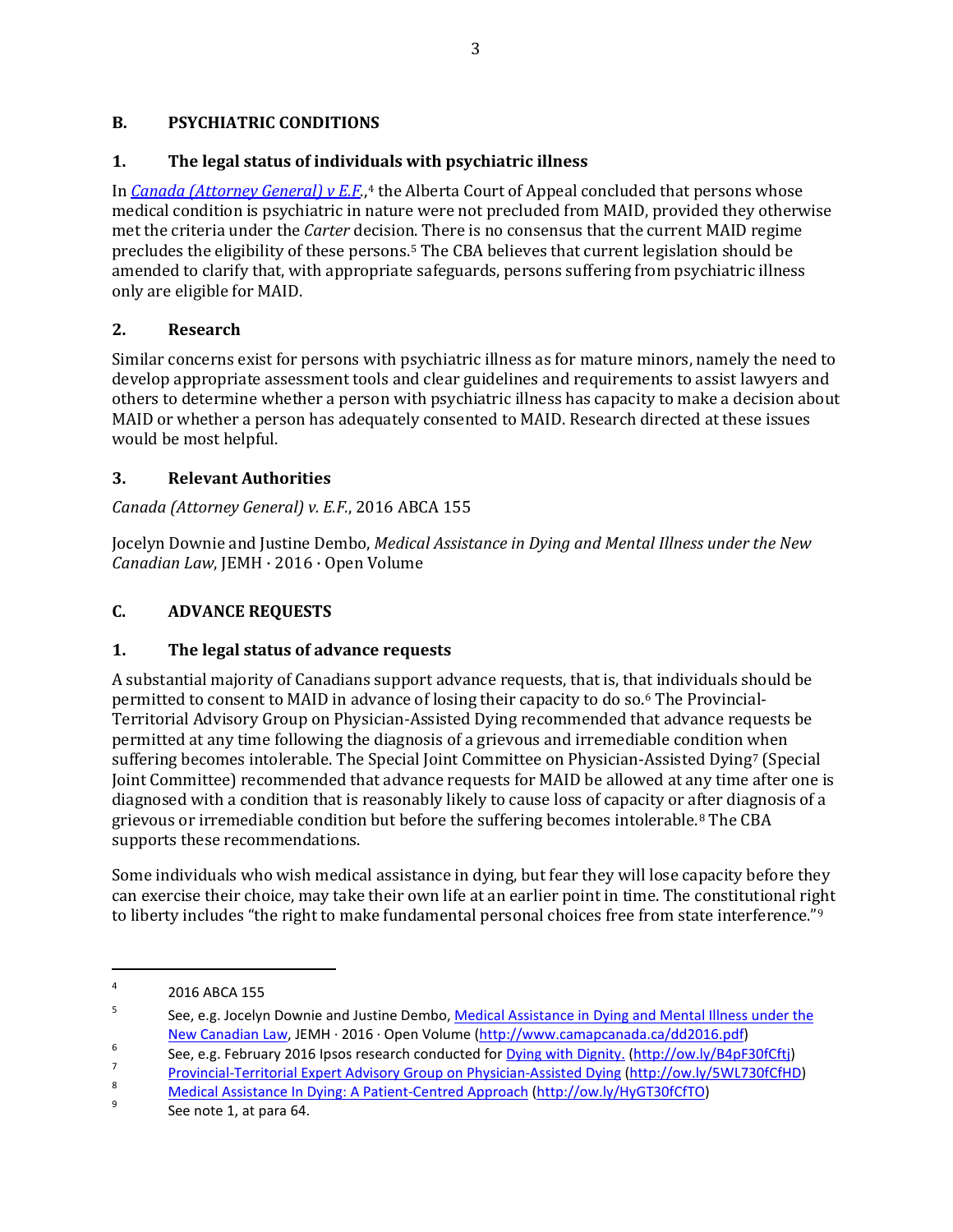In *Carter*, the SCC acknowledged that the constitutional right to life is engaged where the law or state action imposes death or an increased risk of death on a person, either directly or indirectly.[10](#page-3-0)

# **2. Research**

Legislative safeguards need to be developed, consistent with the criteria recommended by the Provincial-Territorial Advisory Group and the Special Joint Committee. These include the right of a person to change their mind and to refuse MAID, regardless of capacity, and guidance on the role of the substitute decision-maker and health practitioner when implementing an advance request. Research directed at these issues would be most helpful.

In addition, the issue of advance requests would benefit from study of international experiences, including questions related to:

- Eligibility criteria for advance requests
- Mechanisms to ensure validity of advance requests
- Duration of advance requests
- Enforcement mechanisms

A review of mechanisms to facilitate coordinated, or preferably, harmonized approaches across jurisdictions in Canada would also be helpful.

# **3. Relevant Authorities**

*Carter v. Canada (Attorney General),* [2015] 1 SCR 331, 2015 SCC 5

Provincial-Territorial Advisory Group on Physician-Assisted Dying, Final Report (November 30, 2015)

Special Joint Committee on Physician-Assisted Dying, Medical Assistance in Dying: A Patient-Centred Approach (February 2016)

Please don't hesitate to let us know how we might further assist the Expert Panel in its work.

Yours sincerely,

*(original letter signed by Tina Head for Kimberly J. Jakeman)*

Kimberly J. Jakeman Chair, CBA End of Life Working Group

encl.

<span id="page-3-0"></span> $10$ See note 1, at para 62.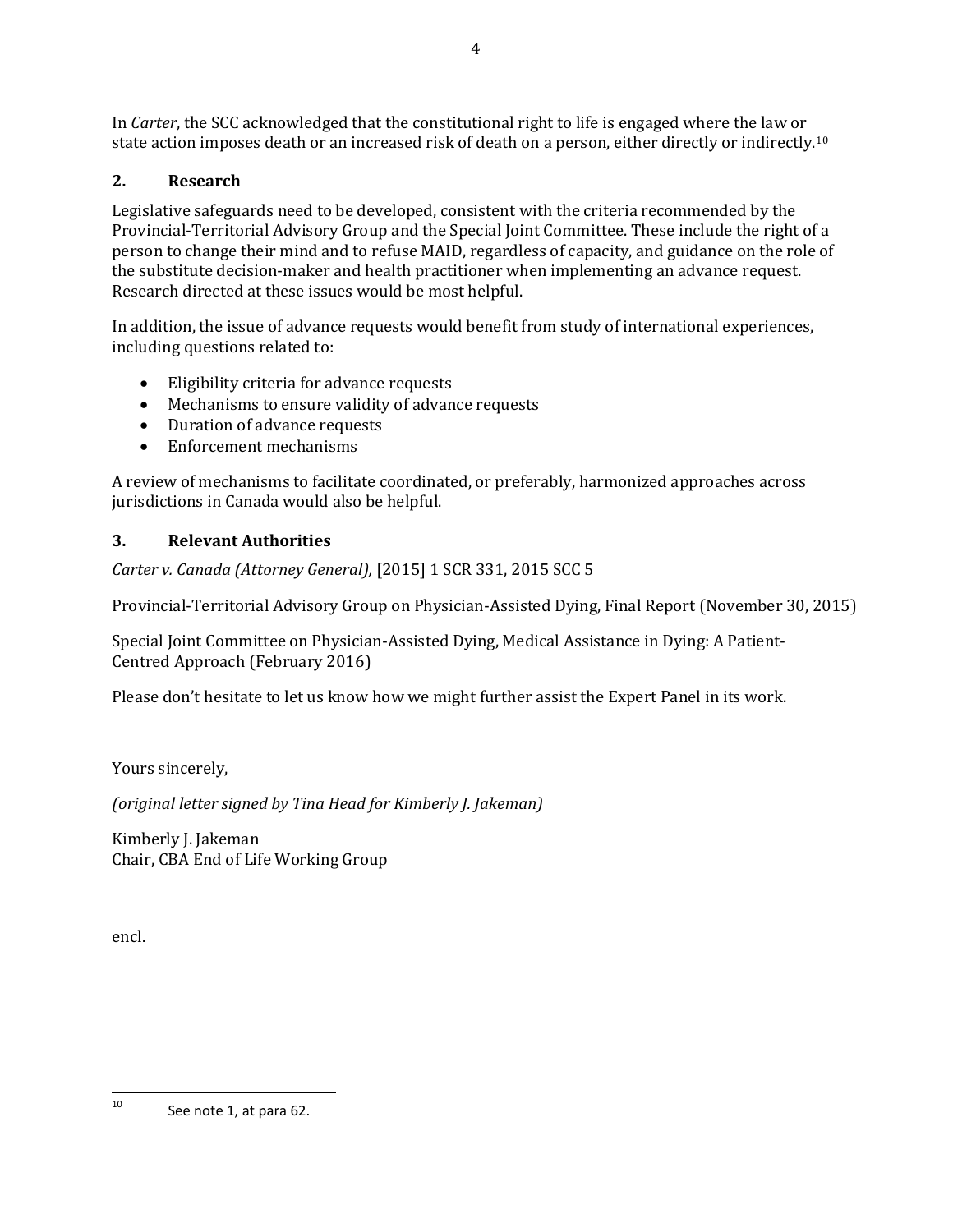### **Clarifying Law About End of Life Decision-Making**

**WHEREAS** end of life decision-making in health care is legally, ethically and emotionally challenging;

**WHEREAS** the lack of clarity in the law on the rights and obligations of patients, substitute decisionmakers (SDMs) and health care providers leads to conflict and moral distress;

**WHEREAS** initiatives promoting advanced care planning should be encouraged while recognizing that not all disputes can be resolved through advanced planning;

**WHEREAS** it is critical that health care organizations have robust, compassionate and responsive dispute resolution mechanisms when patients or SDMs disagree with the health care being proposed;

**BE IT RESOLVED THAT** the Canadian Bar Association:

- 1. Urge provincial and territorial governments, in collaboration with stakeholders, to develop a framework to facilitate end of life health care decision-making that respects the following fundamental principles:
	- a. Patients and SDMs must be properly informed of the health care choices available to them and consent must be obtained prior to medical treatment being provided;
	- b. Except in certain public health matters, a competent patient has a right to refuse treatment even if it will lead to severe consequences including death;
	- c. A properly appointed SDM also has the right to refuse such treatment subject to and in accordance with their authority under the relevant document and legislation;
	- d. Neither a competent patient nor a SDM should have the right to demand treatment that is not offered because the health provider, acting in accordance with ethical and legal obligations, determines such treatment not to be clinically indicated, medically appropriate, or in the patient's best interests;

## **Préciser le droit relatif aux décisions de fin de vie**

**ATTENDU QUE** les décisions de fin de vie en matière de soins de santé sont difficiles sur les plans juridique, éthique et émotionnel;

**ATTENDU QUE** le manque de précision du droit relativement aux droits et obligations des patients, des mandataires spéciaux (MS) et des fournisseurs de soins de santé donne naissance à des conflits et à de la détresse morale;

**ATTENDU QUE** les initiatives favorisant la planification avancée des soins devraient être encouragées même s'il est reconnu que les différends ne peuvent pas tous être réglés au moyen de la planification avancée;

**ATTENDU QU'IL** est essentiel que les organismes de soins de santé disposent de modes de règlement des différends rigoureux, compatissants et adaptés lorsque les patients ou les MS sont en désaccord avec les soins de santé proposés;

- 1. Exhorte les gouvernements provinciaux et territoriaux, en collaboration avec les parties prenantes, à élaborer un cadre pour faciliter la prise de décisions de fin de vie en matière de soins de santé, qui respecte les principes fondamentaux suivants :
	- a. Les patients et les MS doivent être convenablement informés des choix dont ils disposent en matière de soins de santé et le consentement à un traitement médical doit être donné avant que ce traitement ne soit reçu;
	- b. Sauf dans certains cas de santé publique, le patient capable a le droit de refuser un traitement même si ce refus entraînera de graves conséquences, notamment la mort;
	- c. Le MS dûment nommé a aussi le droit de refuser un tel traitement conformément au pouvoir que lui confèrent le document et la législation pertinents;
	- d. Le patient capable et le MS ne doivent pas avoir le droit d'exiger un traitement qui n'est pas offert parce que le fournisseur de soins de santé, agissant conformément à ses obligations déontologiques et légales, estime que ce traitement n'est pas indiqué sur le plan clinique, qu'il n'est pas approprié sur le plan médical ou qu'il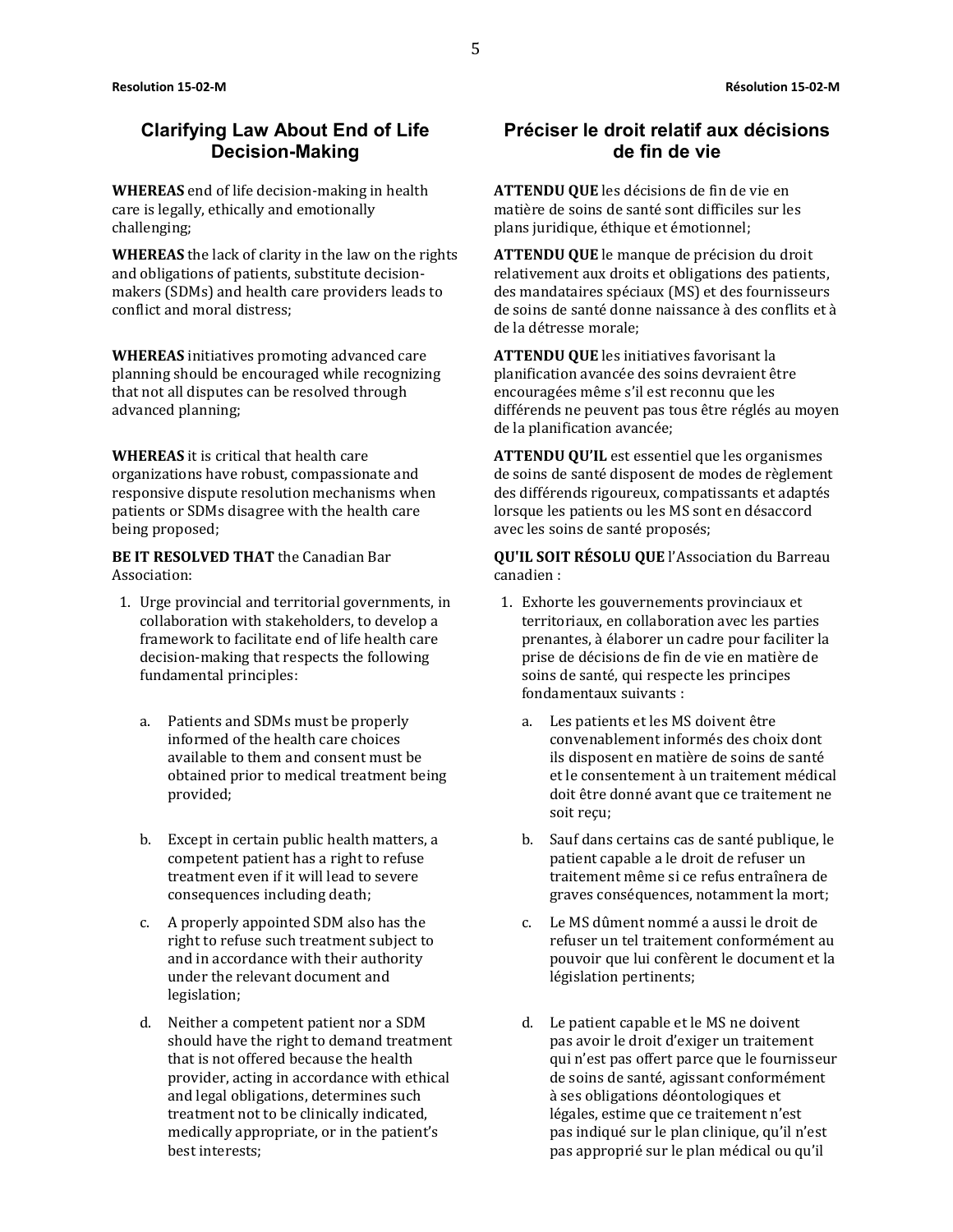- e. When more than one medically appropriate course of treatment is offered, a competent patient or SDM may decide the course of treatment even if it is not the course of treatment recommended by the health providers;
- f. Health care organizations should be encouraged to put in place patient-focused, compassionate dispute resolution policies and procedures for use when there are disagreements about health care to be provided to patients;
- 2. Urge governments in provinces and territories without existing structures to put mechanisms in place for quick access to the courts (or specialized boards) when disputes cannot be resolved without assistance;
- 3. Urge provincial and territorial governments, in consultation with the federal government, to ensure that valid SDM appointments under legislation in one province or territory are recognized and enforceable in other jurisdictions in Canada.

**Certified true copy of a resolution carried by the Council of the Canadian Bar Association at the Mid-Winter Meeting held in Ottawa, ON, February 21-22, 2015.**

n'est pas dans le meilleur intérêt du patient;

- e. Lorsque plus d'un traitement approprié sur le plan médical est offert, le patient capable ou le MS peut décider du traitement même s'il ne s'agit pas de celui recommandé par les fournisseurs de soins de santé;
- f. Les organismes de soins de santé doivent être incités à mettre en place des politiques et procédures de règlement des différends compatissantes et axées sur les patients en cas de désaccord au sujet des soins de santé à fournir aux patients;
- 2. Exhorte les gouvernements dans les provinces et territoires qui n'ont pas déjà de tels mécanismes en place à établir des mécanismes d'accès rapide aux tribunaux (ou à des commissions spécialisées) lorsque les différends ne peuvent pas être tranchés sans aide;
- 3. Exhorte les gouvernements provinciaux et territoriaux, en consultation avec le gouvernement fédéral, à veiller à ce que toute nomination de MS qui est valide conformément à la législation d'une province ou d'un territoire soit reconnue et exécutoire dans les autres provinces et territoires du Canada.

**Copie certifiée d'une résolution adoptée par le Conseil de l'Association du Barreau canadien, lors de l'Assemblée de la mi-hiver, à Ottawa (ON), du 21 au 22 février 2015.**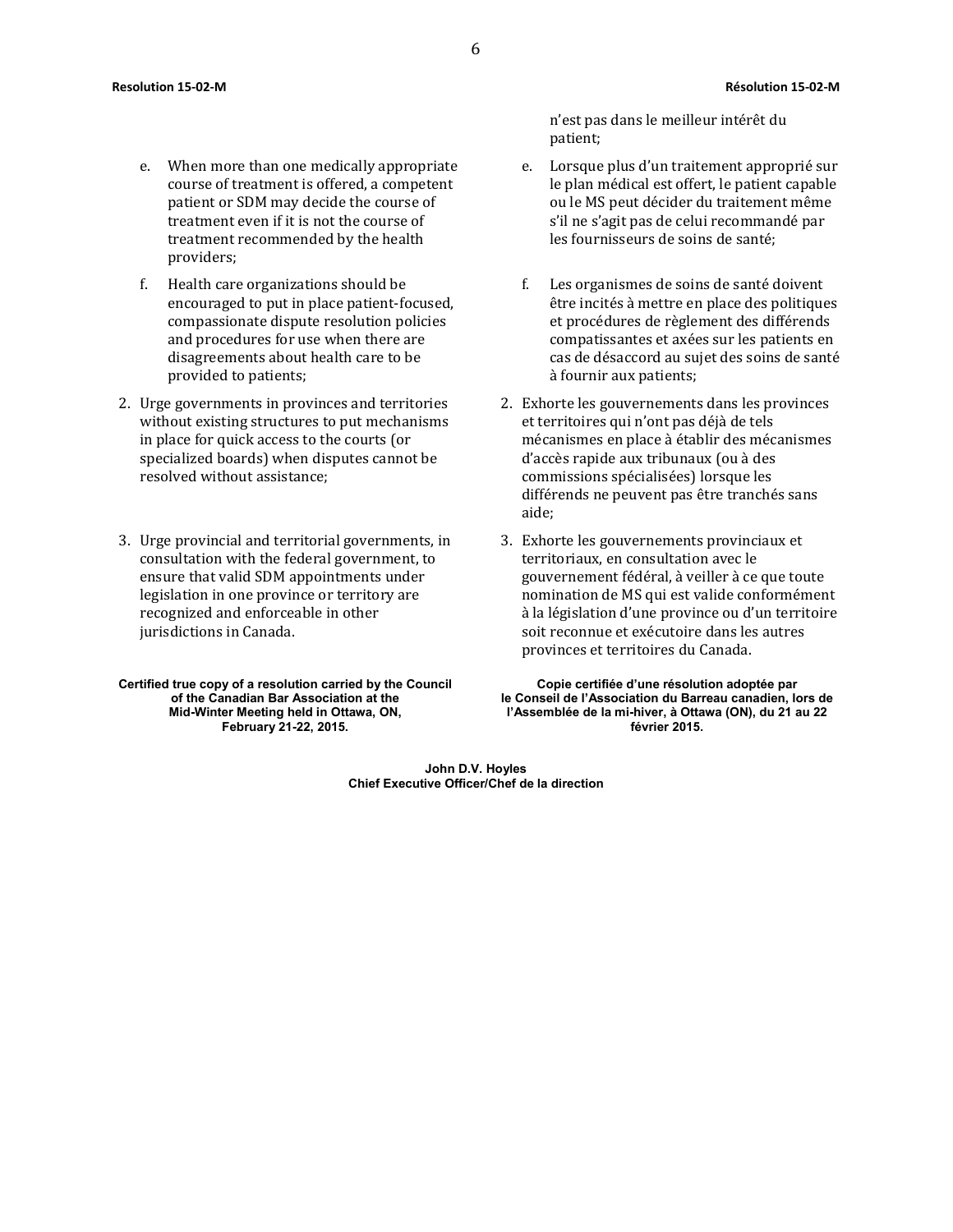#### **Physician-Assisted Dying Aide médicale à mourir**

**WHEREAS** in *Carter v. Canada (Attorney General),* the Supreme Court of Canada unanimously declared *Criminal Code* sections 241(b) (assisted suicide) and 14 (consent to death) to be unconstitutional and "void insofar as they prohibit physician-assisted death for a competent adult person who (1) clearly consents to the termination of life and (2) has a grievous and irremediable medical condition (including an illness, disease or disability) that causes enduring suffering that is intolerable to the individual in the circumstances of his or her condition";

**WHEREAS** the Court suspended the declaration of invalidity until February 2016;

**WHEREAS** a pan-Canadian approach to physicianassisted dying would be desirable;

**WHEREAS** legislators and regulators should consult with vulnerable people, including persons with disabilities and groups who represent them, as well as the Canadian Bar Association, in crafting a harmonized legislative approach to physicianassisted dying;

**BE IT RESOLVED THAT** the Canadian Bar Association:

- 1. urge the federal government to amend the *Criminal Code* to align with the *Carter* decision;
- 2. urge provincial and territorial governments to enact harmonized legislation establishing:
	- (a) clear pathways for timely access to physician-assisted dying;
	- (b) clear procedural safeguards that protect individuals who seek physician-assisted dying but do not impose unreasonable restrictions that would prevent those meeting the SCC criteria from accessing physician-assisted dying; and
	- (c) a system of oversight that ensures meaningful retrospective review of cases and the collection and public reporting of data on physician-assisted dying in Canada;

**ATTENDU QUE** dans l'arrêt *Carter c. Canada (Procureur général)*, la Cour suprême du Canada a déclaré, dans une décision unanime, que l'alinéa 241*b)* (aide au suicide) et l'article 14 (consentement à la mort) du *Code criminel* sont inconstitutionnels et « sont nuls dans la mesure où ils prohibent l'aide d'un médecin pour mourir à une personne adulte capable qui (1) consent clairement à mettre fin à sa vie; et qui (2) est affectée de problèmes de santé graves et irrémédiables (y compris une affection, une maladie ou un handicap) lui causant des souffrances persistantes qui lui sont intolérables au regard de sa condition »;

**ATTENDU QUE** la Cour a suspendu la prise d'effet de la déclaration d'invalidité jusqu'en février 2016;

**ATTENDU QU'**une approche pancanadienne à l'égard de l'aide médicale à mourir serait souhaitable;

**ATTENDU QUE** le législateur et les organismes de réglementation devraient consulter les personnes vulnérables, notamment les personnes handicapées et les groupes qui les représentent, ainsi que l'Association du Barreau canadien, dans le but d'adopter une action législative harmonisée relativement à l'aide médicale à mourir;

- 1. exhorte le gouvernement fédéral à modifier le *Code criminel* de manière à le rendre compatible avec la décision dans l'arrêt *Carter*;
- 2. exhorte les gouvernements provinciaux et territoriaux à adopter des lois harmonisées qui établissent :
	- (a) des démarches claires pour permettre l'accès en temps opportun à l'aide d'un médecin pour mourir;
	- (b) des garanties claires en matière de procédure qui protègent les personnes sollicitant l'aide d'un médecin pour mourir, mais qui n'imposent pas de limites déraisonnables qui empêcheraient ceux et celles qui satisfont aux critères établis par la CSC de pouvoir se prévaloir de cette aide médicale à mourir; et
	- (c) un mécanisme de supervision qui assure un examen rétrospectif satisfaisant des cas et la collecte, ainsi que la publication de rapports destinés au public, de données concernant l'aide médicale à mourir au Canada;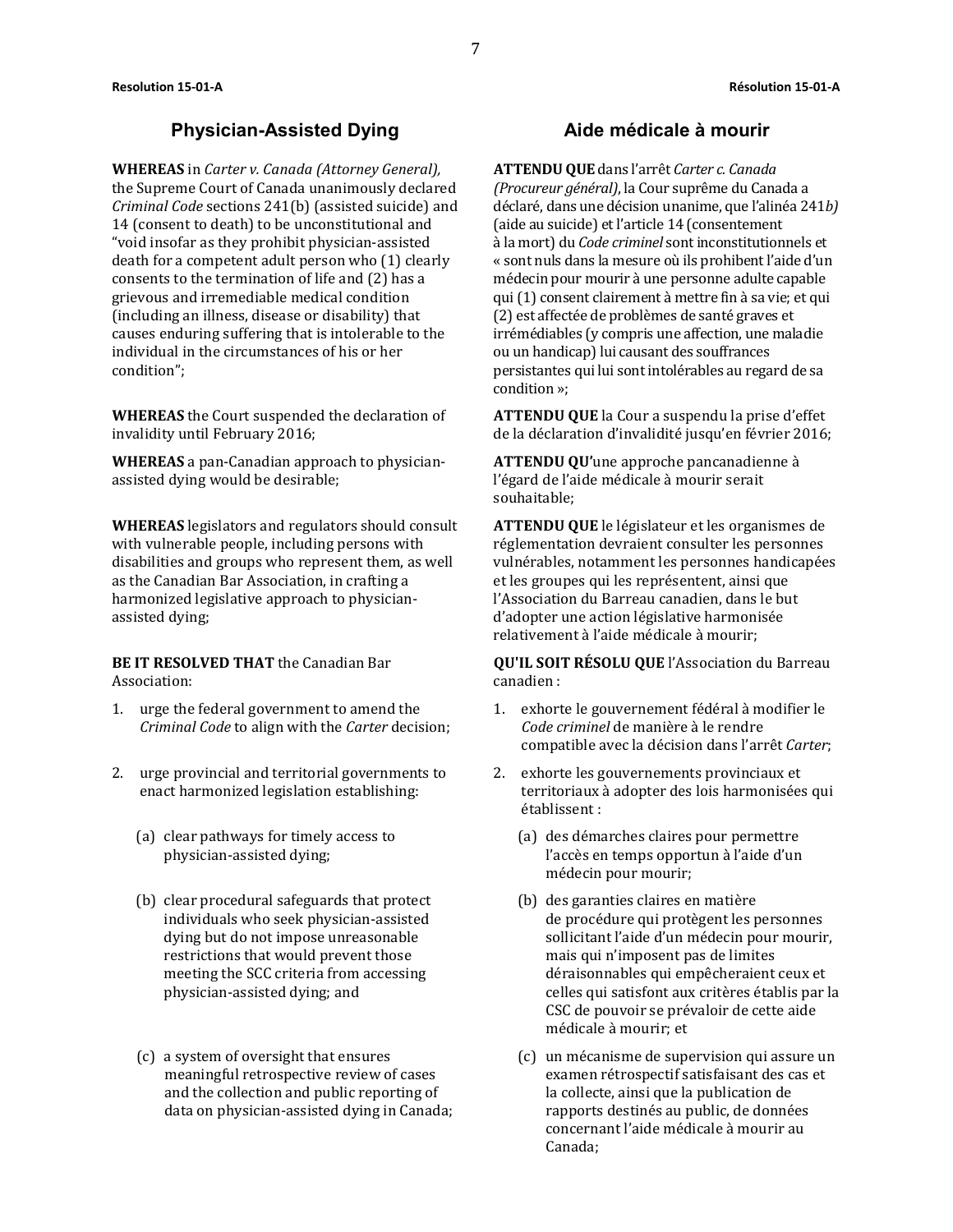- 3. urge provincial and territorial governments and regulatory bodies of physicians and other health care professionals who may be involved in physician-assisted dying to review and, if necessary, enact legislation and standards of practice to address necessary aspects of implementation, including appropriately reconciling the Charter rights of patients, health care professionals who conscientiously object to participating in physician-assisted dying, and health care professionals who are willing to participate in physician-assisted dying.
- 3. exhorte les gouvernements provinciaux et territoriaux et les organismes de réglementation des médecins et des autres professionnels de la santé qui pourraient participer dans le cadre de l'aide médicale à mourir à examiner la législation et les normes existantes, et s'il le faut, à adopter des lois et des normes de pratique qui abordent les aspects nécessaires liés à la mise en œuvre, notamment la conciliation convenable des droits garantis par la Charte des patients avec ceux des professionnels de la santé qui refusent, en raison de leurs convictions, de participer à l'aide médicale à mourir et avec ceux des professionnels de la santé qui acceptent d'y prendre part.

**Certified true copy of a resolution carried by the Council of the Canadian Bar Association at the Annual Meeting held in Calgary, AB August 13, 2015.**

**Copie certifiée d'une résolution adoptée par le Conseil de l'Association du Barreau canadien, lors de son Assemblée annuelle, à Calgary, AB le 13 août 2015.**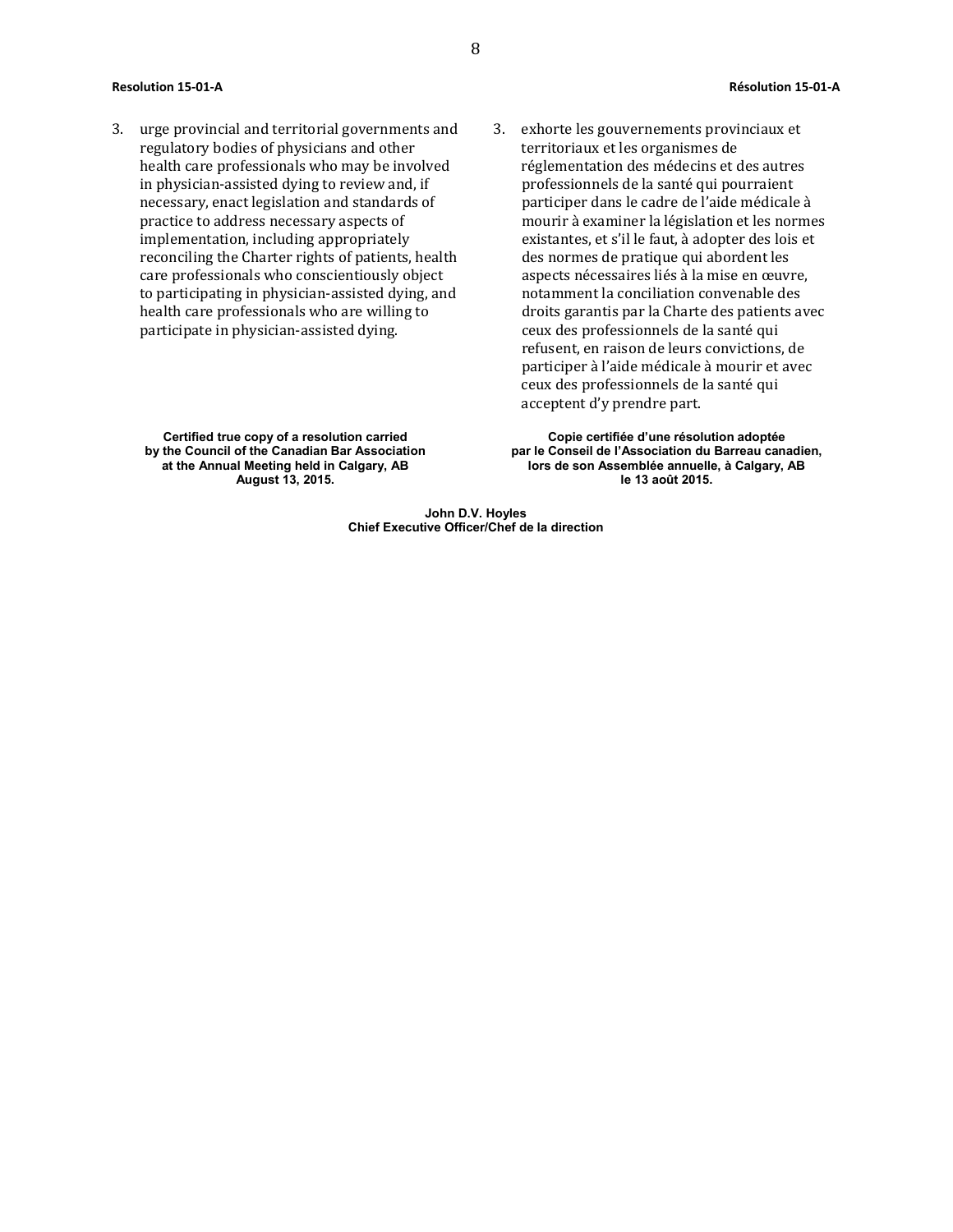### **Advance Requests for Medical Assistance in Dying**

**WHEREAS** the Provincial-Territorial Expert Advisory Group on Physician-Assisted Dying recommended that the federal government amend the *Criminal Code* to permit a request for medical assistance in dying (MAID) at any time following the diagnosis of a grievous and irremediable condition when suffering becomes intolerable;

**WHEREAS** the Special Joint Committee on Physician-Assisted Dying recommended that advance requests for MAID be allowed at any time after one is diagnosed with a condition that is reasonably likely to cause loss of capacity or after diagnosis of a grievous or irremediable condition but before the suffering becomes intolerable;

**BE IT RESOLVED THAT** the Canadian Bar Association:

- 1. urge the federal government to amend the *Criminal Code:*
	- a) to permit advance requests for medical assistance in dying consistent with the criteria recommended by the Provincial-Territorial Advisory Group and Special Joint Committee; and
	- b) to exempt from liability all persons assisting in the discussion of end of life choices, including MAID, in the context of an advance request.
- 2. urge each province and territory to review and, where necessary, enact legislation to permit MAID pursuant to a valid advance request, and to consider and address:
	- a) consistency across provinces and territories;
	- b) measures that adequately safeguard individuals where capacity is an issue, but do not impose undue barriers for eligible individuals who wish to make an advance request for MAID;

## **Demande anticipée d'aide médicale à mourir**

**ATTENDU QUE** le Groupe consultatif provincialterritorial d'experts sur l'aide médicale à mourir a recommandé au gouvernement fédéral de modifier le *Code criminel* afin qu'une personne puisse formuler une demande d'aide médicale à mourir (AMM) à tout moment après avoir été diagnostiquée d'une affection grave et irrémédiable lorsque les souffrances deviennent intolérables;

**ATTENDU QUE** le Comité mixte spécial sur l'aide médicale à mourir a recommandé que le recours aux demandes anticipées d'aide médicale à mourir soit autorisé à tout moment après qu'une personne ait reçu un diagnostic de problème de santé qui lui fera vraisemblablement perdre ses capacités ou un diagnostic de problème de santé grave ou irrémédiable, mais avant que les souffrances ne deviennent intolérables.

- 1. exhorte le gouvernement fédéral à modifier le *Code criminel* :
	- a) afin d'autoriser les demandes anticipées d'aide médicale à mourir conformément aux critères recommandés par le Groupe consultatif provincial-territorial d'experts sur l'aide médicale à mourir et par le Comité mixte spécial sur l'aide médicale à mourir; et
	- b) que les personnes prenant part aux discussions des options de fin de vie, y compris l'aide médicale à mourir, dans le contexte d'une demande anticipée, soient dégagées de toute responsabilité.
- 3. exhorte chaque province et territoire à réviser sa législation et, le cas échéant, à adopter de la législation en vue d'autoriser la prestation d'aide médicale à mourir en vertu de demandes anticipées valides, et à aborder les points suivants :
	- a) la cohérence dans l'ensemble des provinces et des territoires;
	- b) l'adoption de mesures qui protègent, de façon adéquate, les personnes dont la capacité est en cause, sans pour autant qu'elles imposent des embuches trop contraignantes pour les personnes admissibles qui souhaitent formuler une demande anticipée d'aide médicale à mourir;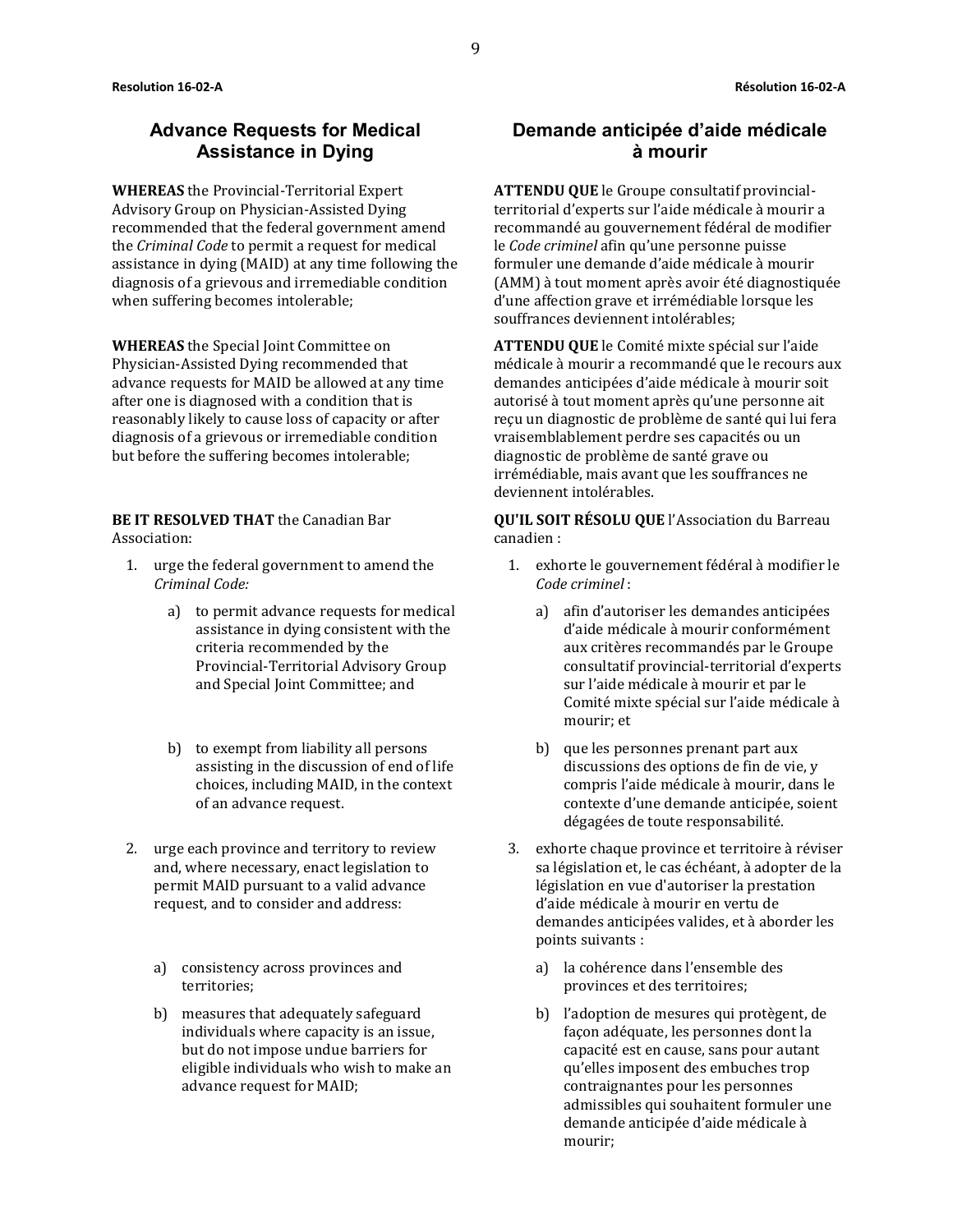#### **Resolution 16-02-A Résolution 16-02-A**

- c) clear requirements to determine the validity of an advance request for MAID;
- d) a prohibition against providing MAID based on an advance request if the grantor is capable;
- e) retaining the right of every individual who has made an advance request to refuse the administration of MAID regardless of capacity; and
- f) who is legally bound to comply with an advance request for MAID.

**Certified true copy of a resolution carried by the Council of the Canadian Bar Association at the Annual Meeting held in Ottawa, ON, August 11, 2016.**

- c) la mise en œuvre d'exigences claires pour déterminer la validité d'une demande anticipée d'aide médicale à mourir;
- d) l'interdiction du recours à l'AMM basée sur les demandes anticipées si le mandant est capable;
- e) le maintien du droit de toute personne ayant formulé une demande anticipée de refuser l'aide médicale à mourir, sans égard à la capacité de cette personne;
- f) la détermination, sur le plan légal, de la personne qui est tenue de respecter les termes d'une demande d'AMM.

**Copie certifiée d'une résolution adoptée par le Conseil de l'Association du Barreau canadien, lors de son Assemblée annuelle, à Ottawa (ON), le 11 août 2016.**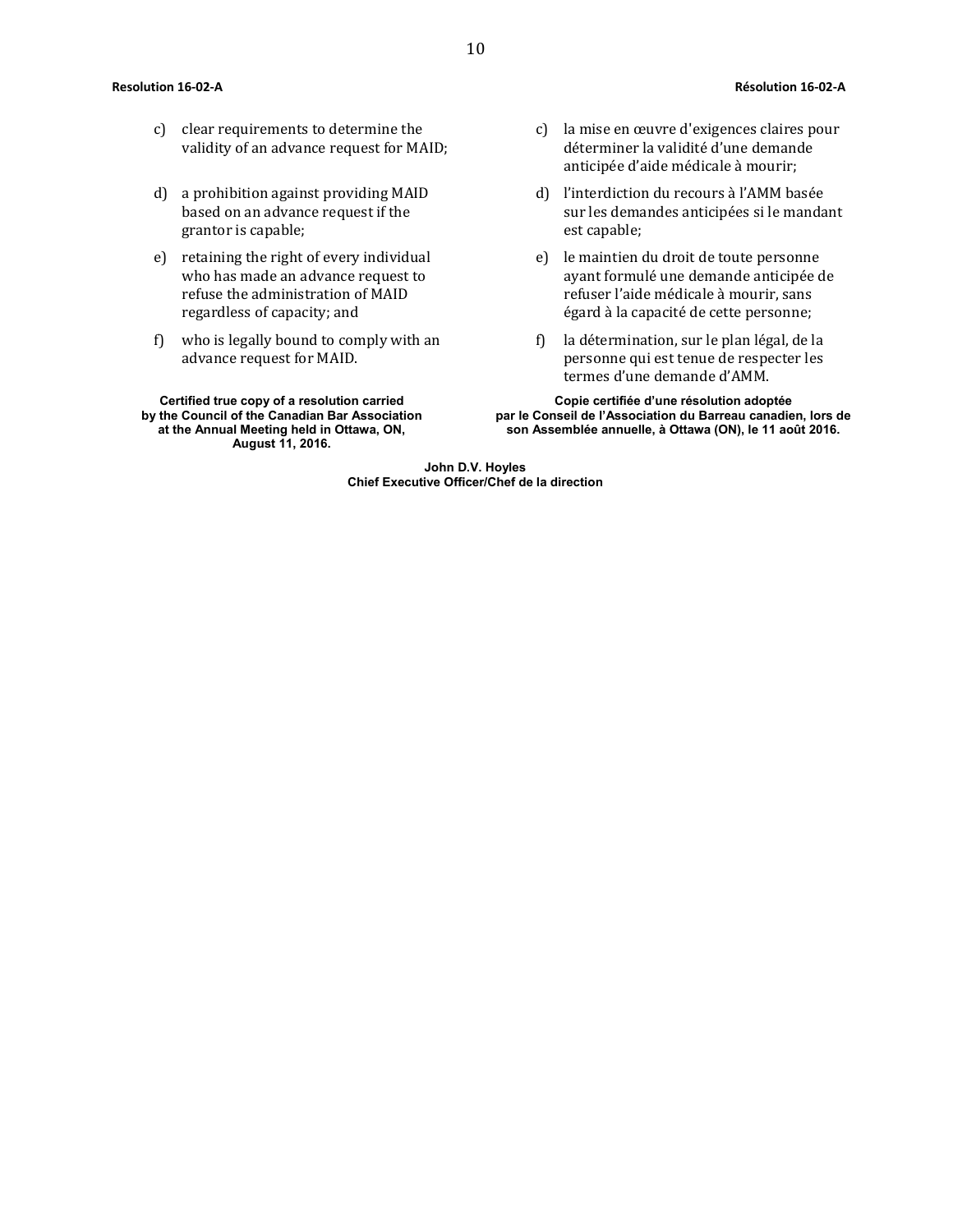#### **Medical Assistance in Dying and Psychiatric Conditions**

**WHEREAS** the Supreme Court of Canada in *Carter v. Canada (Attorney General)* extended the right to medical assistance in dying to competent and consenting adults with a grievous and irremediable medical condition (including an illness, disease or disability) that causes enduring suffering that is intolerable to them in the circumstances of their condition;

**WHEREAS** the Alberta Court of Appeal in *Canada (Attorney General) v. E.F.,* stated that the *Carter* decision should be interpreted as including persons with a psychiatric condition if they otherwise fit the criteria for medical assistance in dying;

**WHEREAS** the Joint Parliamentary Committee on Physician-Assisted Dying recommended that individuals not be excluded from medical assistance in dying based on the fact that they have a psychiatric condition;

**WHEREAS** the Provincial-Territorial Expert Advisory Group on Physician-Assisted Dying did not recommend excluding individuals with psychiatric conditions, but encouraged the development of better assessment tools for consent and capacity, especially in relation to vulnerabilities associated with the lack of support for persons living with disabilities;

**WHEREAS** persons with psychiatric conditions should not be presented with additional barriers to access medical assistance in dying;

**BE IT RESOLVED THAT** the Canadian Bar Association:

- urge the federal government to ensure that amendments to the *Criminal Code* align with all of the criteria established by the Supreme Court of Canada in *Carter*, including the eligibility of persons with a psychiatric condition;
- urge federal, provincial and territorial governments to ensure that persons with psychiatric conditions who seek medical assistance in dying are not faced with additional barriers by virtue solely of their psychiatric condition;

## **Aide médicale à mourir et troubles psychiatriques**

**ATTENDU QUE** la Cour suprême du Canada, dans l'arrêt *Carter c. Canada (Procureur général)*, a statué que le droit à l'aide médical pour mourir s'applique à une personne adulte capable, qui consent à mettre fin à ses jours, étant atteinte de problèmes de santé graves et irrémédiables (y compris une affectation, une maladie ou un handicap) lui causant des souffrances persistantes qui lui sont intolérables au regard de sa condition;

**ATTENDU QUE** la Cour d'appel de l'Alberta, dans l'affaire *Canada (Attorney General) v. E.F.,* a déclaré que l'arrêt *Carter* devrait être interprété de façon à inclure les personnes atteintes d'une maladie psychiatrique, dans la mesure où ils répondent aux critères de l'aide médicale à mourir;

**ATTENDU QUE** le Comité mixte spécial sur l'aide médicale à mourir a recommandé que l'on ne juge pas inadmissibles à l'aide médicale à mourir les personnes atteintes d'une maladie psychiatrique en raison de la nature de leur maladie;

**ATTENDU QUE** le Groupe consultatif provincialterritorial d'experts sur l'aide médicale à mourir n'a pas recommandé que les personnes atteintes d'une maladie psychiatrique soient jugées inadmissibles à l'aide médicale à mourir, mais a plutôt recommandé l'élaboration de meilleurs outils d'évaluation de capacité et de consentement, plus particulièrement à l'égard des vulnérabilités liées au manque de soutien social des personnes ayant des handicaps;

**ATTENDU QUE** les personnes atteintes de maladies psychiatriques ne devraient pas être confrontées à des obstacles supplémentaires avant de pouvoir avoir recours à l'aide médicale à mourir;

- exhorte le gouvernement fédéral à faire en sorte que les modifications apportées au *Code criminel* concordent avec tous les critères établis par la Cour suprême du Canada dans l'arrêt *Carter*, y compris l'admissibilité des personnes atteintes d'une maladie psychiatrique à l'aide médicale à mourir;
- exhorte les gouvernements fédéral, provinciaux et territoriaux à faire en sorte que les personnes atteintes d'une maladie psychiatrique qui ont recours à l'aide médicale à mourir ne soient pas confrontées à des obstacles supplémentaires par le seul fait qu'elles sont atteintes d'une maladie de cette nature;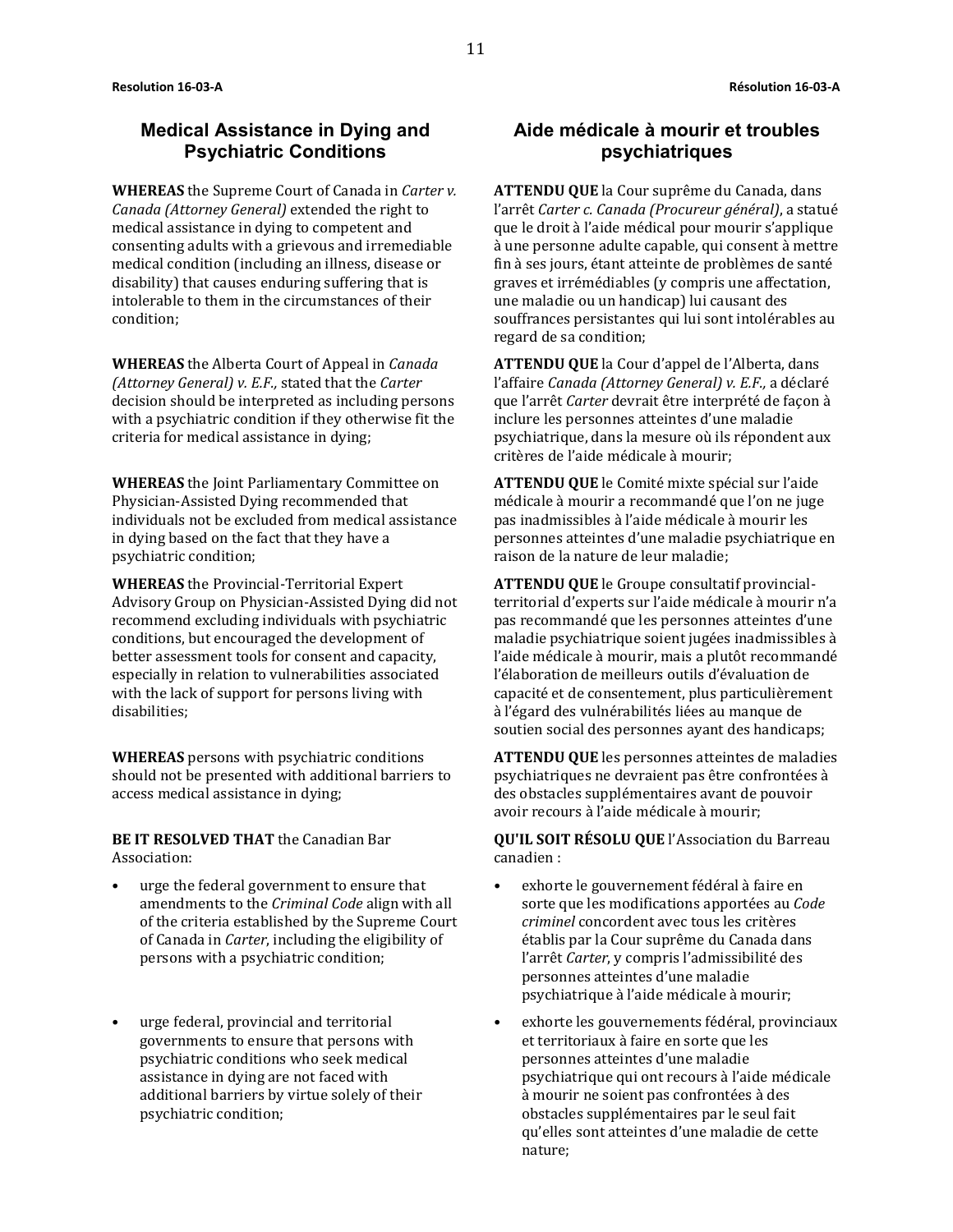#### **Resolution 16-03-A Résolution 16-03-A**

• urge federal, provincial and territorial governments to facilitate the development of appropriate assessment tools for consent and capacity, relying on a patient-centric approach.

**Certified true copy of a resolution carried by the Council of the Canadian Bar Association at the Annual Meeting held in Ottawa, ON, August 11, 2016.**

• exhorte les gouvernements fédéral, provinciaux et territoriaux à faciliter l'élaboration d'outils appropriés aux fins de l'évaluation du consentement et de la capacité, en se fondant sur une approche centrée sur les patients.

**Copie certifiée d'une résolution adoptée par le Conseil de l'Association du Barreau canadien, lors de son Assemblée annuelle, à Ottawa (ON), le 11 août 2016.**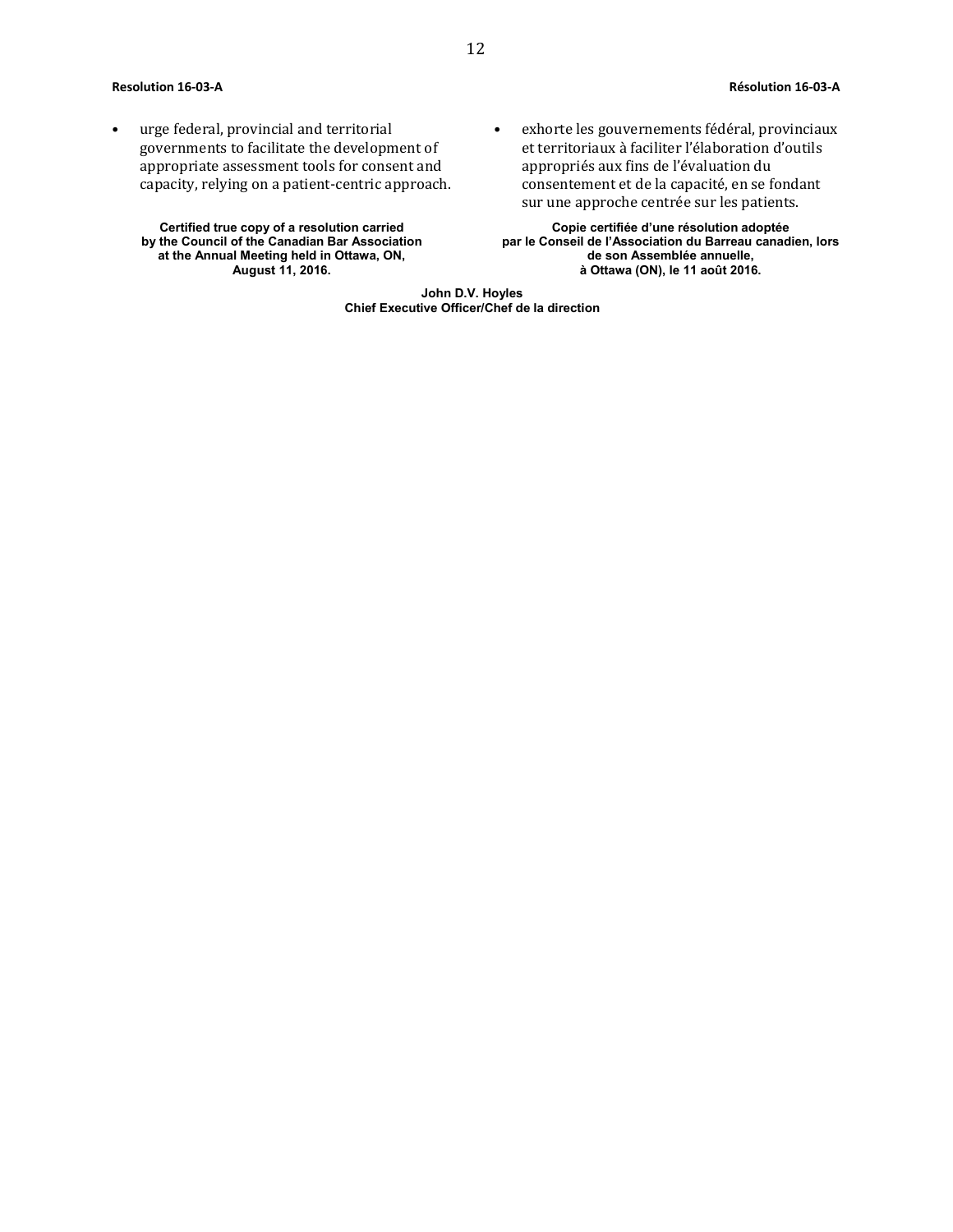#### **Medical Assistance in Dying for Competent Minors**

**WHEREAS** Canada has ratified the United Nations *Convention on the Rights of the Child*, which recognizes the right of all children to express their views freely in all matters affecting them and to give due weight to those views in accordance with their age and maturity;

**WHEREAS** the Supreme Court of Canada stated in *AC*  v. *Manitoba (Director of Child and Family Services)* that "it would be arbitrary to assume that no one under the age of 16 has capacity to make medical treatment decisions";

**WHEREAS** the rationale in the Supreme Court of Canada decision in *Carter v. Canada (Attorney General)* applies equally well to any competent and consenting minor with a grievous and irremediable medical condition causing enduring suffering that is intolerable to them;

**WHEREAS** the exclusion of competent minors from medical assistance in dying (MAID) on the basis of age is arbitrary and would likely be subject to constitutional challenge;

**WHEREAS** the Joint Parliamentary Committee on Physician-Assisted Dying recommended that the federal government immediately facilitate a study of issues and appropriate competence standards for those under the age of 18;

**BE IT RESOLVED THAT** the Canadian Bar Association urge the federal government to:

- 1. Immediately commission a Child Rights Impact Assessment to:
	- a) study the developmental, medical and legal issues related to competent minors (also referred to as mature minors) and MAID;
	- b) undertake broad-based consultations;
	- c) recommend safeguards to ensure that the substantive criteria for MAID are satisfied, including appropriate tools to assess competence and consent for children and youth;

#### **L'aide médicale à mourir et les mineurs capables**

**ATTENDU QUE** le Canada a ratifié la Convention des Nations Unies relative aux droits de l'enfant, qui reconnaît le droit de l'enfant d'exprimer librement son opinion sur toute question l'intéressant, les opinions de l'enfant étant dûment prises en considération eu égard à son âge et son degré de maturité;

**ATTENDU QUE** la Cour suprême du Canada a énoncé ce qui suit dans l'arrêt *AC* c. *Manitoba (Directeur des services à l'enfant et à la famille)* : « il serait arbitraire de présumer qu'aucune personne de moins de 16 ans n'a la capacité de décider de son traitement médical »;

**ATTENDU QUE** le raisonnement dans la décision de la Cour suprême du Canada dans l'arrêt *Carter c. Canada (Procureur général)* vaut tout aussi bien pour la personne mineure qui est capable et y consent, étant atteinte de problèmes de santé graves et irrémédiables lui causant des souffrances persistantes qui lui sont intolérables;

**ATTENDU QUE** le fait d'exclure les mineurs capables à l'aide médicale à mourir (AMM) en raison de leur âge est arbitraire et fera vraisemblablement l'objet d'une contestation sur le plan constitutionnel;

**ATTENDU QUE** le Comité mixte spécial sur l'aide médicale à mourir a recommandé au gouvernement fédéral qu'il s'engage sans tarder à ce que soit réalisée une étude des questions entourant les personnes âgées de moins de 18 ans et des critères relatifs à la capacité qui leur seraient applicables;

**QU'IL SOIT RÉSOLU QUE** l'Association du Barreau canadien exhorte le gouvernement fédéral :

- 1. à commander, immédiatement, une étude des incidences sur les droits de l'enfant, qui :
	- a) analysera les aspects d'ordre médical et juridique, ainsi que ceux connexes au développement, se rattachant à la question des mineurs capables (aussi appelés « mineurs matures ») et l'aide médicale à mourir;
	- b) engagera une consultation à grande échelle;
	- c) fera des recommandations quant aux protections à mettre en place afin de s'assurer que les conditions de fond liées à l'aide médicale à mourir sont satisfaites, y compris l'établissement d'outils appropriés aux fins de l'évaluation de la capacité et du